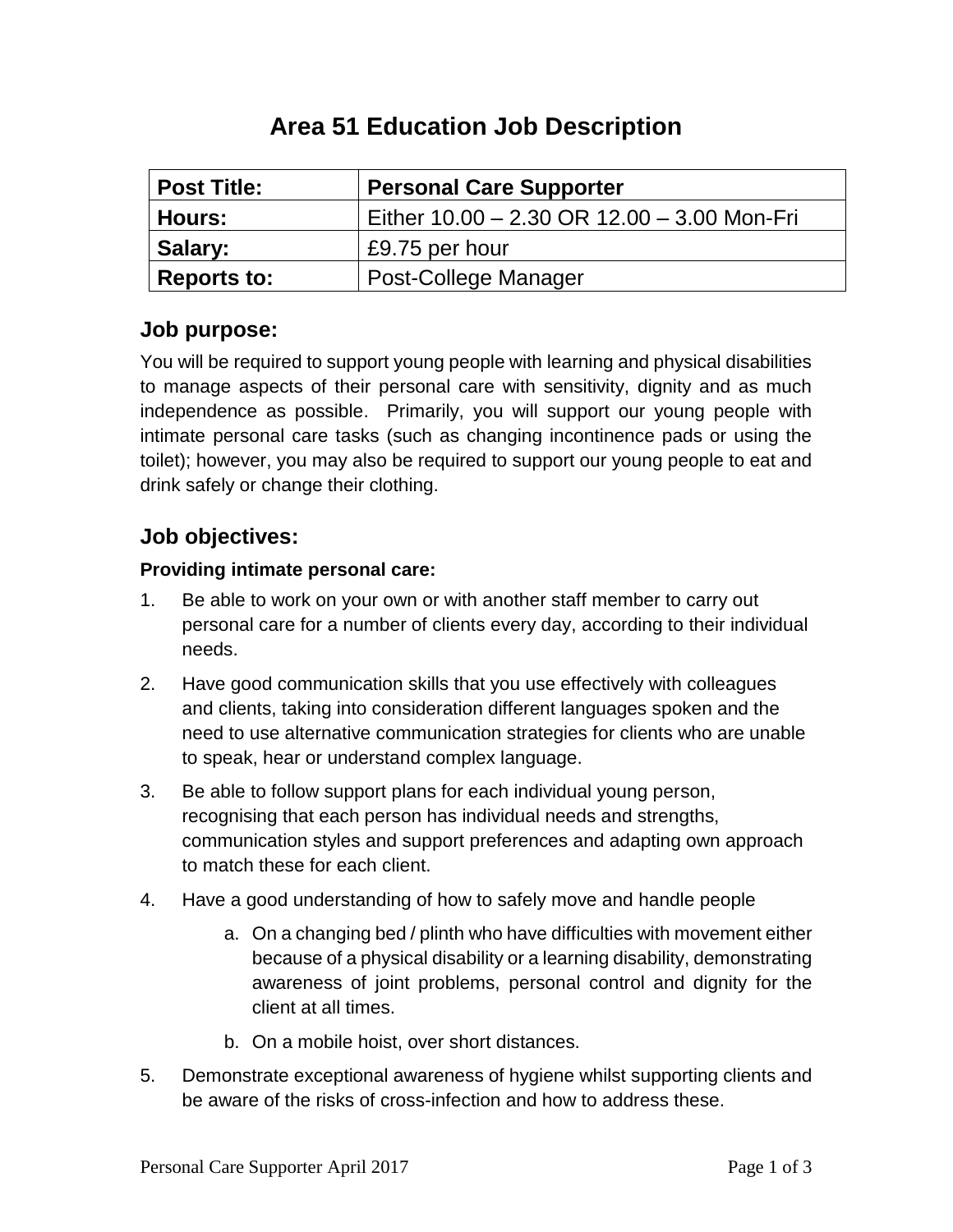- 6. Be physically fit and healthy enough to carry out the physically demanding duties of this role.
- 7. Be able to follow written support plans to correctly support clients to eat, drink or move safely.

#### **General Duties:**

- 8. Attend staff meetings when required, and liaise with other professionals as required or reasonably requested.
- 9. To identify and undertake any training and professional development relevant to the efficient delivery of any of the above duties, and to share excellent practice with other staff.
- 10. Be able to record basic information in line with the organisation's recording and reporting procedures, particularly in regard to recording personal care support given and reporting any health, safety or safeguarding concerns to the Duty manager.
- 11. To carry out his/her duties and responsibilities at all times with due regard to the College's Equality and Diversity, Health & Safety, and Safeguarding Policies.
- 12. Undertake any other such duties as might reasonably be requested.

| Name:      |            |                                  |
|------------|------------|----------------------------------|
| Date:      |            |                                  |
| Signature: |            |                                  |
|            | (Employee) | (on behalf of Area 51 Education) |